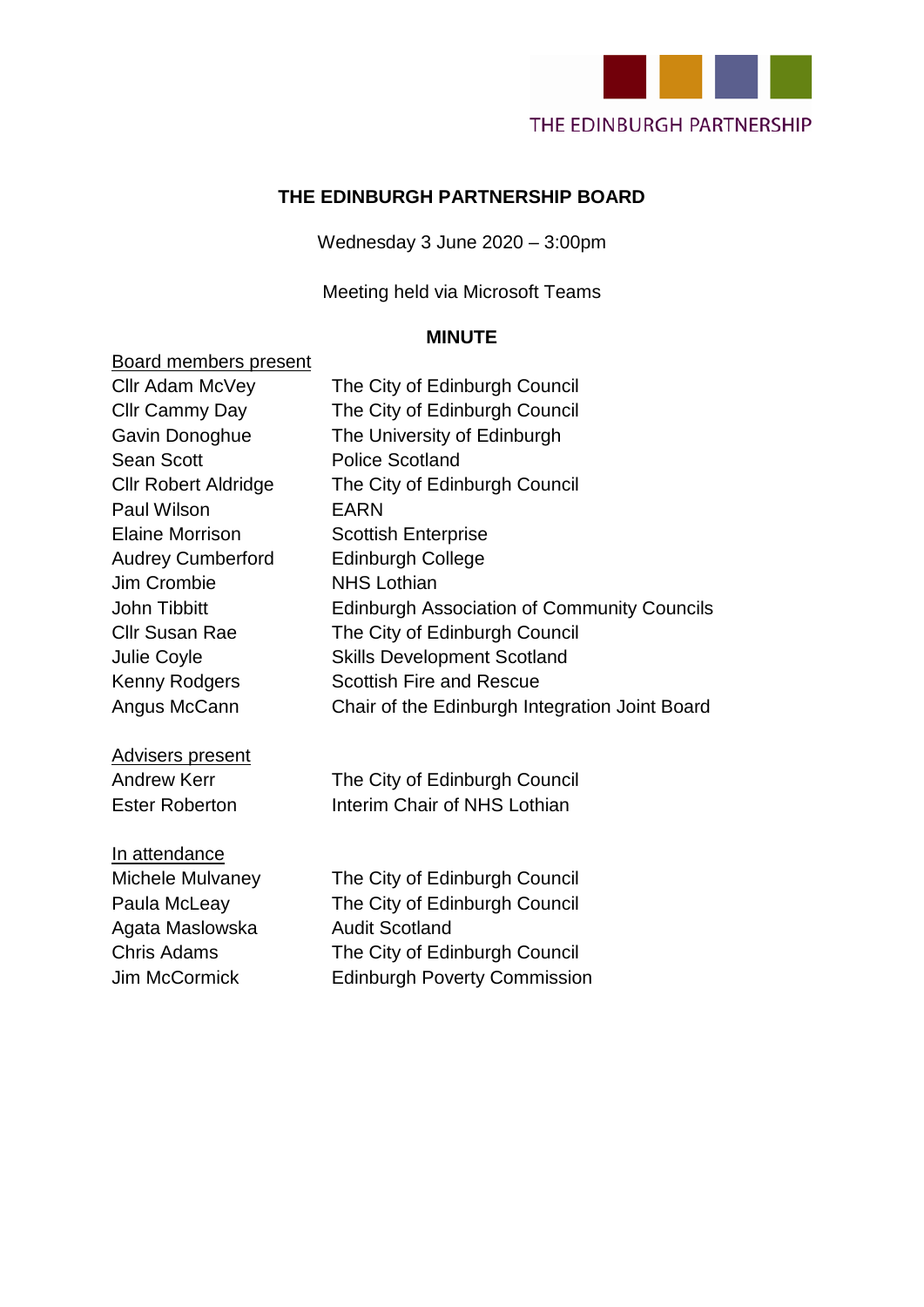## **1 Minutes**

# **Decision**

To agree the minutes of 18 December 2019 and 17 March 2020 as a correct record.

# **2 Edinburgh Poverty Commission COVID-19 Findings**

Jim McCormick, Chair of the Poverty Commission presented interim findings on poverty and Coronavirus in Edinburgh. The Edinburgh Poverty Commission had connected with citizens and organisations across the city to assess the impact of Coronavirus on people living in poverty. The Poverty Commission's final report had been postponed from April 2020 to Autumn 2020 due to the Coronavirus outbreak.

The Partnership highlighted the following matters in response to the interim findings presented:

- The need for system and culture change across statutory and third sector support.
- The notion of a single point of contact for service users to signpost them onto complementary service providers and that there was a wealth of examples in Edinburgh where service providers were already providing a comprehensive level of support and signposting.
- That there had been a doubling of the claimant count for unemployment benefit in April 2020 in Edinburgh, and a change in the profile of those now making claims.
- That consideration would need to be given to how services would target people from Black, Asian and minority ethnic (BAME) groups and those living in affluent areas but had experienced poverty.
- A plea that rough sleepers did not find themselves in a more adverse situation following Coronavirus and for the City of Edinburgh Council to feedback to the Edinburgh Partnership on this matter.
- That the Council's policy on debt would warrant reconsideration due to Coronavirus and to recognise that this would also necessitate change at a United Kingdom Government level.
- That Covid had destigmatised poverty, that there was a requirement to ensure that information helpful to those experiencing poverty was available in the community and to use the opportunity of Covid to drive changes where there was an appetite to deliver services to those experiencing poverty differently.
- That Coronavirus had highlighted issues of digital poverty and that the rollout of fibre infrastructure had been accelerated in less affluent areas of the city, as a means of responding to digital poverty and associated connectivity issues.
- That Rona Hunter of Capital City Partnership was seeking to allocate funds within the City Deal to create a new and targeted Edinburgh Guarantee deal,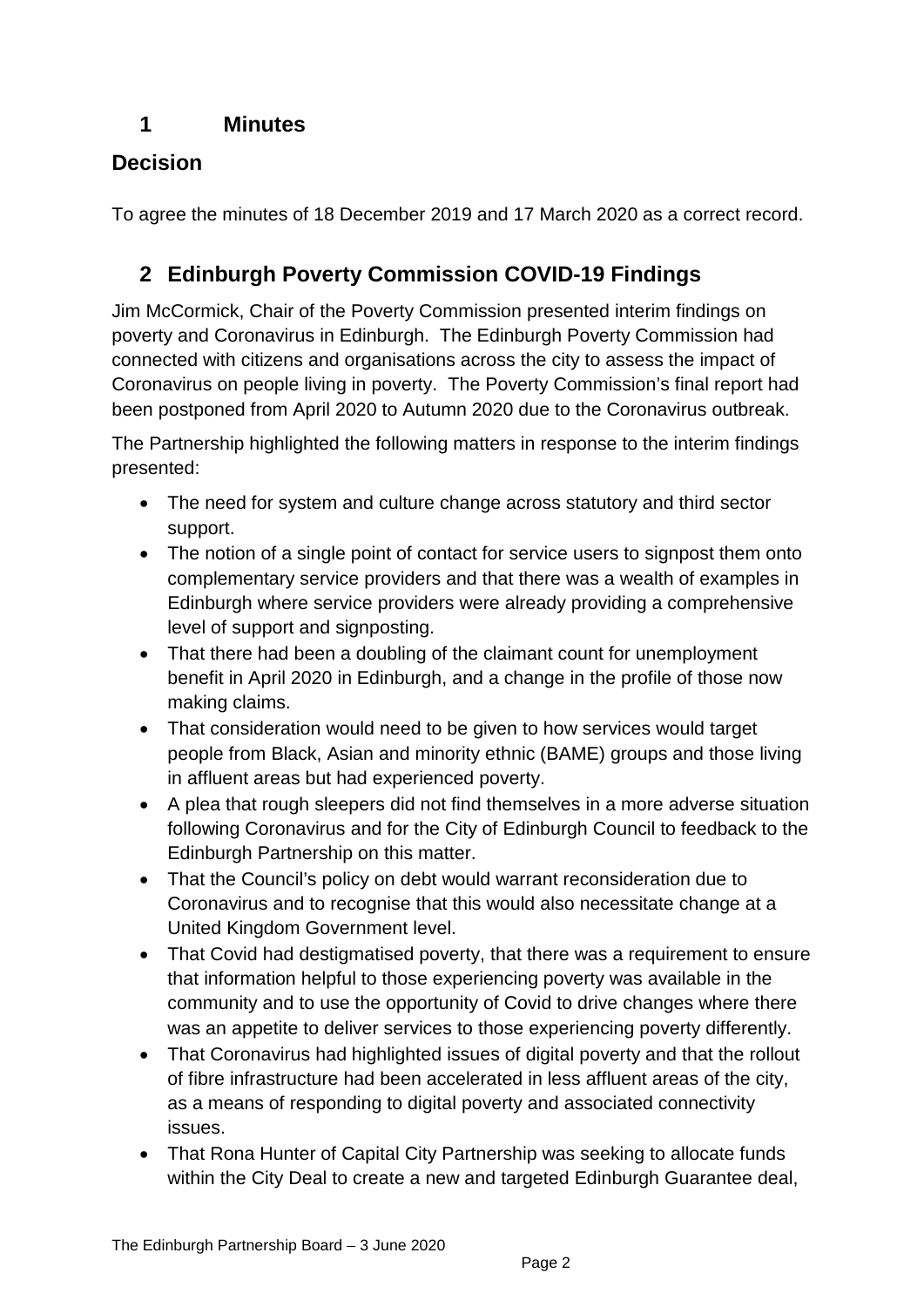a programme aimed at getting young people into work and the funding was to be used for reskilling.

- That there was a need to reconsider the Data Driven Innovation component to the City Region deal, in tandem with universities and colleges and to note that Angus McCann wanted to provide input to discussions on this topic.
- That the Local Outcomes Improvement Plan (LOIP) would produce a formal action plan in response to the Poverty Commission's findings.

### **Decision**

- 1. To agree that Andrew Kerr would report to the Edinburgh Partnership on the City of Edinburgh Council's (CEC's) approach to homelessness following emergency COVID-19 measures.
- 2. To note the Edinburgh Poverty Commission COVID-19 findings and to note that the final Poverty Commission findings would be available in Autumn 2020.
- 3. To agree that the Partnership, via the LOIP as the delivery vehicle for the Partnership, produced a formal action plan in response to the Poverty Commission's findings.
- 4. To agree that the LOIP's proposed action plan would be presented to the Edinburgh Partnership Board for endorsement.
- 5. To include Angus McCann in discussions for reconsideration of DDI as part of City Deal.

# **3 COVID-19 Planning**

Partners were invited to share their respective organisation's COVID-19 Planning.

Representatives from the NHS noted the seismic impact that Coronavirus had on the NHS, and the recognition that the recovery phase would take years. There had been some stability of admissions of Covid patients into acute units, with an overall reducing pattern. Accident and Emergency admissions which had dropped during the initial peak of the virus were now returning to normal levels. The NHS had a remobilisation plan to start to return to scheduled treatments and this was based on clinical risk assessments and the requirement to safeguard patients.

The City of Edinburgh Council shared their Adaptation and Renewal Plan, which was the Council's approach to support the city as it emerged from the COVID-19 crisis. Underpinning the plan were five new, interlinked programmes of work to help Council services and the city adapt to, and harness opportunities presented by, the longerterm impacts of the pandemic:

The five programmes of work were described and included a Public Health Advisory Board to ensure the effective communication and implementation of national public health advice.

The Service Operations programme involved looking at how to re-introduce essential services that needed to be adapted for social distancing and or digital delivery.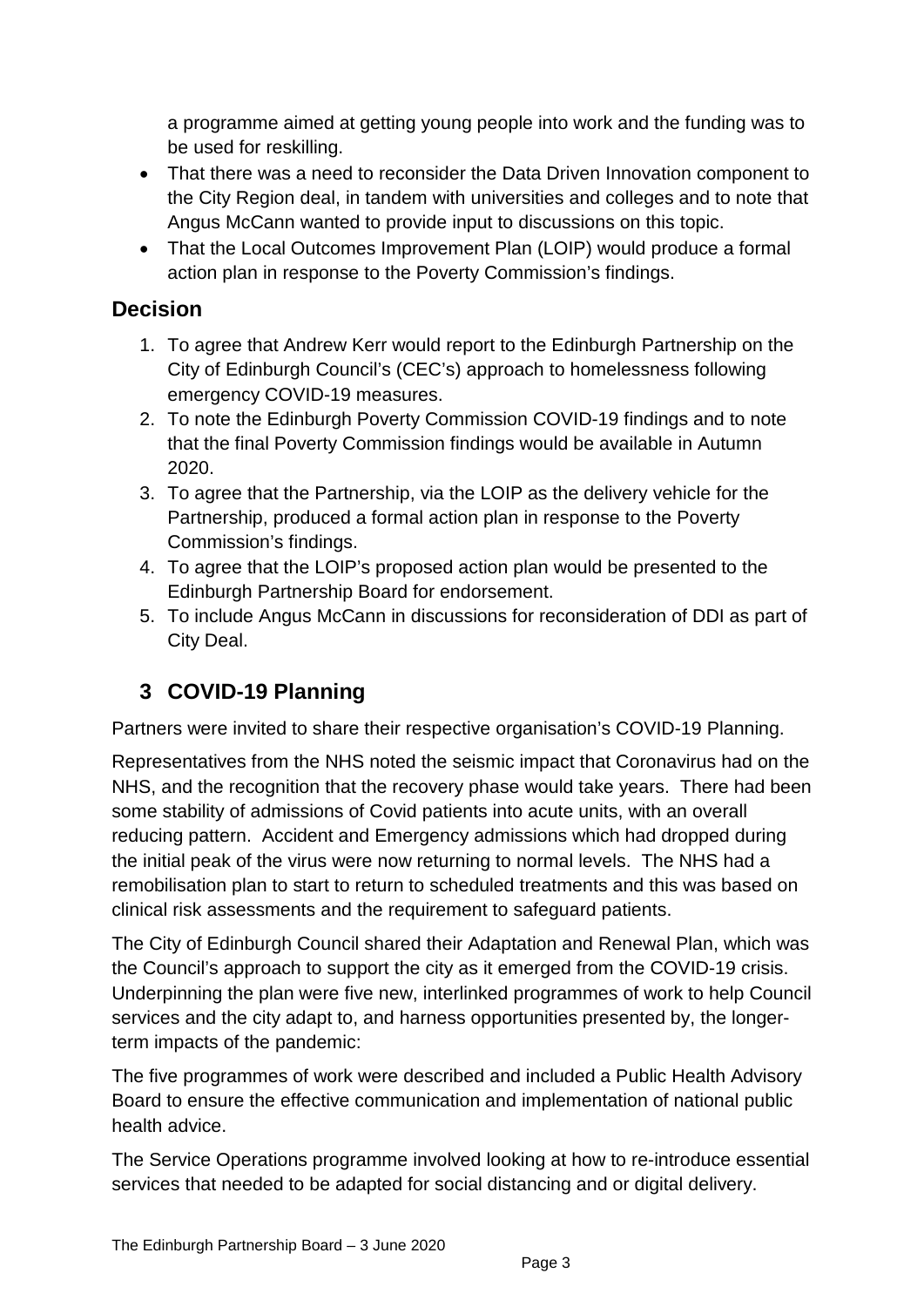The Change People and Finance programme involved understanding the financial consequences for the Council, Budget forecasts and assessing the current strategies and deliverables that were in place.

The Sustainable Economic Recovery programme would involve engaging with businesses, stakeholders and sectors to inform the economic recovery plan.

The Life Changes programme was developing the Council's short and long-term responses in tackling poverty across Edinburgh, alongside pupils' return to school particularly for vulnerable students.

The Council's new budget would be developed from September 2020 with a new business plan being presented in March 2021. Recovery planning and responding to the ongoing crisis were key considerations for both the budget and business plan.

Skills Development Scotland (SDS) explained that a helpline had been launched as part of their Covid-19 response. Their face to face service in schools had been curtailed in response to the virus and activities had moved to take place via telephone or online. SDS had hoped to secure endorsement from Education Colleagues and had extended their suite of support for every school leaver in 2020.

EVOC, were collating what was happening across the third sector interface network, giving consideration to how services would work with a blended approach, with some in person support and some offered remotely and how best to could continue to deliver services.

Scottish Enterprise shared statistics in relation to the poor health of some businesses, some of whom were indicating a risk of closure and noted broader economic concerns due to loss of jobs in the economy. For businesses who had traditionally enjoyed good financial health, they usually were in a position to hold cash reserves for a six-month period, however now that the country had been responding to covid for three months, the next three months for businesses, even those that were in a stronger financial position, was critical.

## **Decision**

To note the updates from Partners in response to COVID-19.

# **4 Maximising the potential of our recovery plans through collaboration.**

The Edinburgh Partnership reflected upon where there were opportunities for joint working. The NHS, City of Edinburgh Council (CEC) and the University of Edinburgh (UoE) as large organisations facing analogous issues to each other, in their response to Covid-19 had shared a dialogue, and indicated that this dialogue would continue, particularly in respect of joint communications, regional working, active travel and working together on poverty issues. There was an interest to bring third sector interface partners into this dialogue for which Ella Simpson from EVOC's input